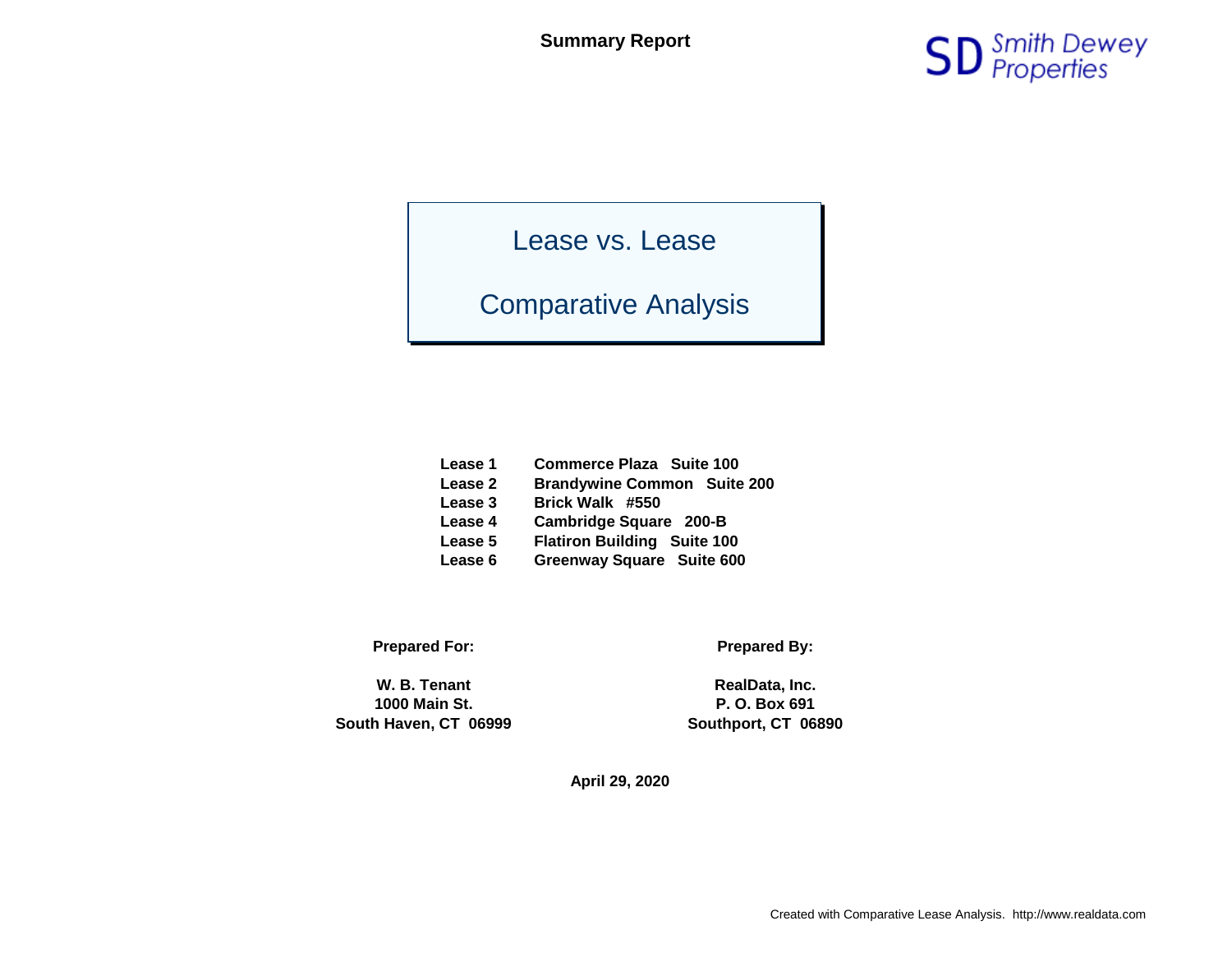## **SD** Smith Dewey

| <b>Commerce Plaza</b><br>400 Commerce Ave.<br><b>Suite 100</b><br>Floor 3                                  | Owner:<br>Manager:<br>Total bldg. sf:<br>Year built:<br>Lease Begins<br><b>Rent Begins</b><br>Base year:<br>Comments: New modern building, ready to move in.                      | Owner<br>Manager                                  | 27,000<br>2000<br>1/1/2020<br>1/1/2020<br>2020  | Rentable sf:<br>Usable sf:<br>Load factor:<br>Lease term:<br>Security:<br>HVAC:<br>Loading docks:                                                                  | 4,950<br>4,950<br>0.00%<br>120 months<br>yes<br>yes<br>no | Total floor sf:<br>Parking, unreserved:<br>Operating hrs., weekend:<br>Operating hrs., weekday:<br>After-hours charges:                                        | 8,000<br>25<br>$9-5$<br>$9-5$<br>yes                  |
|------------------------------------------------------------------------------------------------------------|-----------------------------------------------------------------------------------------------------------------------------------------------------------------------------------|---------------------------------------------------|-------------------------------------------------|--------------------------------------------------------------------------------------------------------------------------------------------------------------------|-----------------------------------------------------------|----------------------------------------------------------------------------------------------------------------------------------------------------------------|-------------------------------------------------------|
| <b>Brandywine Common</b><br>100 Commerce Dr.<br>Suite 200<br>Floor 1<br><b>ANTIFICITY</b><br>1670 IV I VII | Owner:<br>Manager:<br>Total bldg. sf:<br>Year built:<br>Lease begins:<br>Rent begins:<br>Base year:<br>Comments: High speed internet access included<br><b>Excellent location</b> | Brandywine Group, Inc.<br><b>First Management</b> | 200,000<br>1990<br>1/1/2020<br>1/1/2020<br>2020 | Rentable sf:<br>Usable sf:<br>Load factor:<br>Lease term:<br>Security:<br>HVAC:<br>Loading docks:<br>Note: This lease includes 3 months free rent prior to Year 1. | 4,500<br>4,500<br>0.00%<br>120 months<br>yes<br>yes<br>no | Total floor sf:<br>Expansion sf:<br>Parking, reserved:<br>Parking, unreserved:<br>Operating hrs., weekend:<br>Operating hrs., weekday:<br>After-hours charges: | 25,000<br>2,000<br>20<br>600<br>$9-5$<br>$9-5$<br>yes |
| <b>Brick Walk</b><br>1800 Post Rd.<br>#550<br>Floor <sub>2</sub>                                           | Owner:<br>Manager:<br>Total bldg. sf:<br>Year built:<br>Lease begins:<br>Rent begins:<br>Base year:<br>Comments: Only minor cosmetic improvements needed.                         | Owner<br>Manager<br>Good parking, free of charge. | 15,000<br>2000<br>1/1/2020<br>1/1/2020<br>2020  | Rentable sf:<br>Usable sf:<br>Load factor:<br>Lease term:<br>Security:<br>HVAC:<br>Loading docks:<br>Note: This lease includes 2 months free rent prior to Year 1. | 4,500<br>4,500<br>0.00%<br>120 months<br>yes<br>yes<br>no | Total floor sf:<br>Parking, unreserved:<br>Operating hrs., weekend:<br>Operating hrs., weekday:<br>After-hours charges:                                        | 6,000<br>50<br>$9-5$<br>$9-5$<br>yes                  |